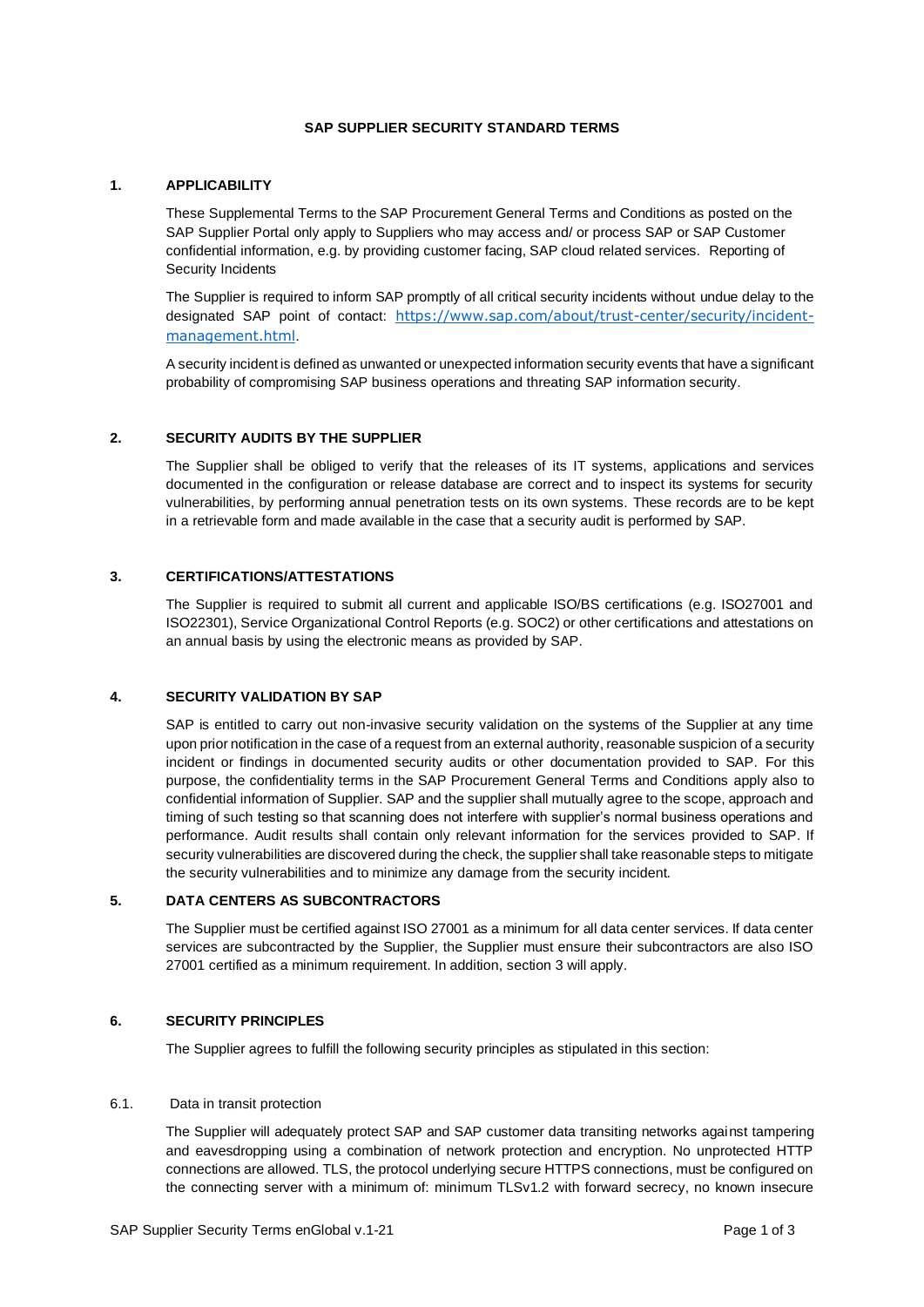cryptographic primitives like SHA-1 or RC4, minimum key size of 2048bits of RSA and 256bit for EC. Any other used protocols used must be secured and encrypted.

#### 6.2. Asset protection and resilience

The Supplier will protect SAP and SAP customer data, and the assets storing or processing it, against physical tampering, loss, damage or seizure. Controls will exist on the following: Physical location and legal jurisdiction; data center security or security of location of data; data at rest protection (physical access to data); data sanitization (off-boarding process); equipment disposal; physical resilience and availability (IT disaster recovers/business continuity).

### 6.3. Separation of data

The Supplier will ensure that separation exists between different data involved in a service to prevent malicious or compromised users from affecting the service or data of another service.

### 6.4. Governance

The Supplier will govern security to coordinate and direct their overall approach to the management of the service and information within: Industry standard security policies and security standards; defined responsibilities and risk based decision-making authority processes.

### 6.5. Operational Security

The Supplier will have processes and procedures in place to ensure the operational security of the service provided including: configuration and change management; security patch management; vulnerability management; protective monitoring; security incident management; secure decommissioning.

### 6.6. Personnel Security

The Supplier will ensure that personnel security screening and/or security education is performed regularly and is adequate for all resources utilized to provide the contracted services to SAP.

## 6.7. Secure Development

The Supplier ensures that all software and services used by the Supplier to provision the Supplier services, including those developed by the Supplier and those provided by others, have been developed following a software development lifecycle process which includes industry best practices for achieving and sustaining required security qualities for confidentiality, integrity and availability protection. In addition, software security vulnerabilities (see, for example the OWASP Top Ten or CWE listings) shall be avoided. The expected security measures and controls applied for software provisioning, such as Security Education of the development workforce, Secure Architecture and Design principles, Secure Coding practices, Security Testing methods and tools applied, Security Response to react timely on applicable software vulnerabilities that become known, as well as application security controls embedded and enforced by the software itself, such as identity management, authentication, authorization, encryption etc. shall be adequate to meet relevant business, technology and regulatory risks according to international standards such as ISO/IEC 27034.The Supplier has procedures in place to ensure integrity of software updates and can demonstrate that precautions are taken to ensure that any own or 3rd party or open source software used for providing the Supplier services do not contain known backdoors, viruses, trojans or other kind of malicious code.

The Supplier will ensure that SAP is provided with the tools required to help SAP securely manage the service.